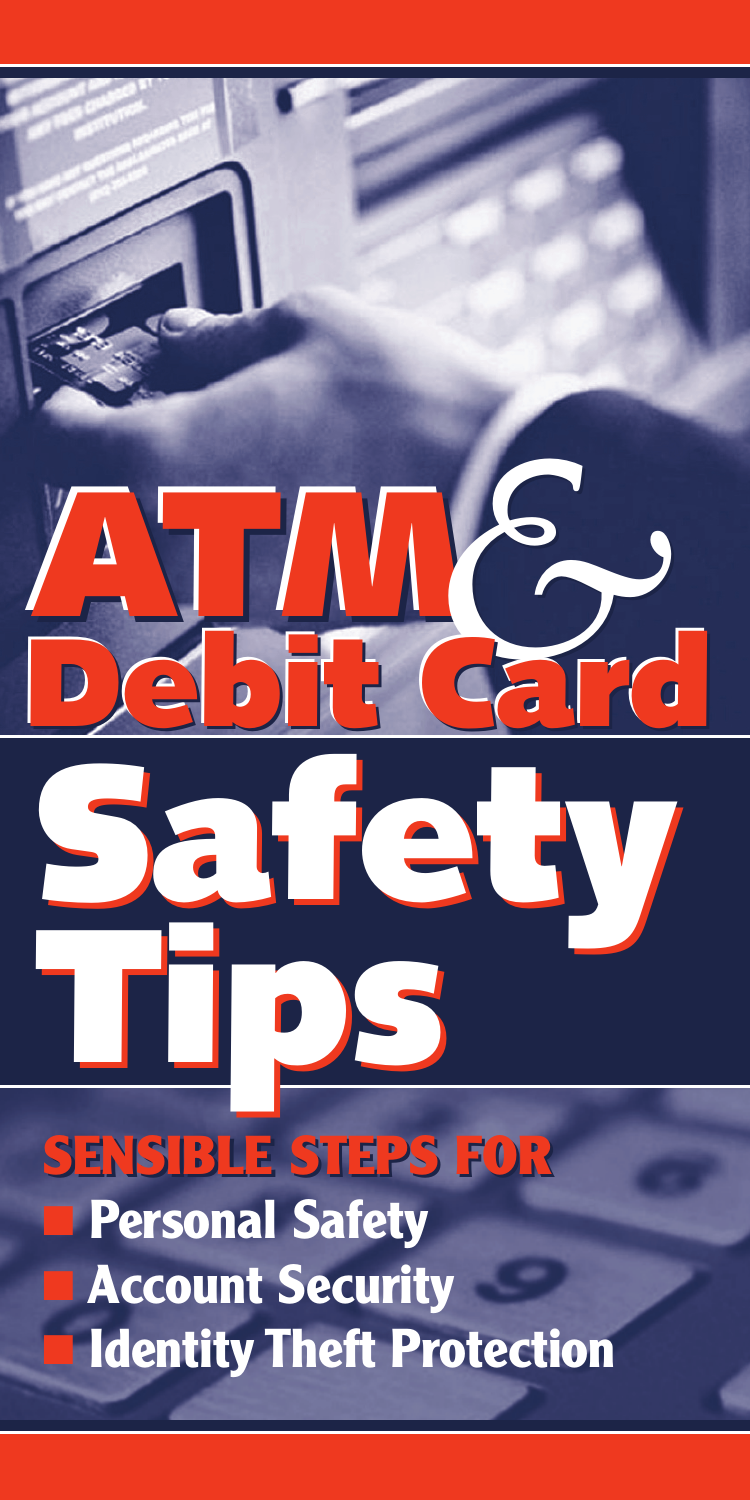### **ATM and Debit Card Safety and Security**

with the banking convenience made possible<br>with Automated Teller Machines (ATMs)<br>and other Point of Sale terminals comes an<br>increased need for security and personal caution. This with Automated Teller Machines (ATMs) and other Point of Sale terminals comes an increased need for security and personal caution. This includes protecting your ATM card number, Debit Card number, Personal Identification Number (PIN), and cash, and being aware of the condition of the machine and your surroundings.

It's no longer enough to take measures to protect your physical safety and your cash after a transaction at the ATM—now you must be aware of cameras and skimming devices that secretly record (steal) your bank account numbers and PIN numbers. Here are some other tips for safer transactions both Electronic and Personal:

#### **ELECTRONIC SAFETY TIPS**

#### **Protect Your Card and PIN**

Protect your ATM and debit cards as if it were cash. Report lost or stolen cards immediately. Don't write your Personal Identification Number (PIN) on your card or give the number out to anyone, including friends and family, and do not reveal it to anyone over the phone. Avoid using numbers that are easily identified (birth date, phone number, etc.) with your personal identity.

#### *Let* **Conduct Your Transactions Privately**

Use common courtesy at the ATM. Give people ahead of you space to conduct their transactions.When you use the ATM conduct your business quickly and efficiently, make sure no one watches you key in your PIN number. Use your body and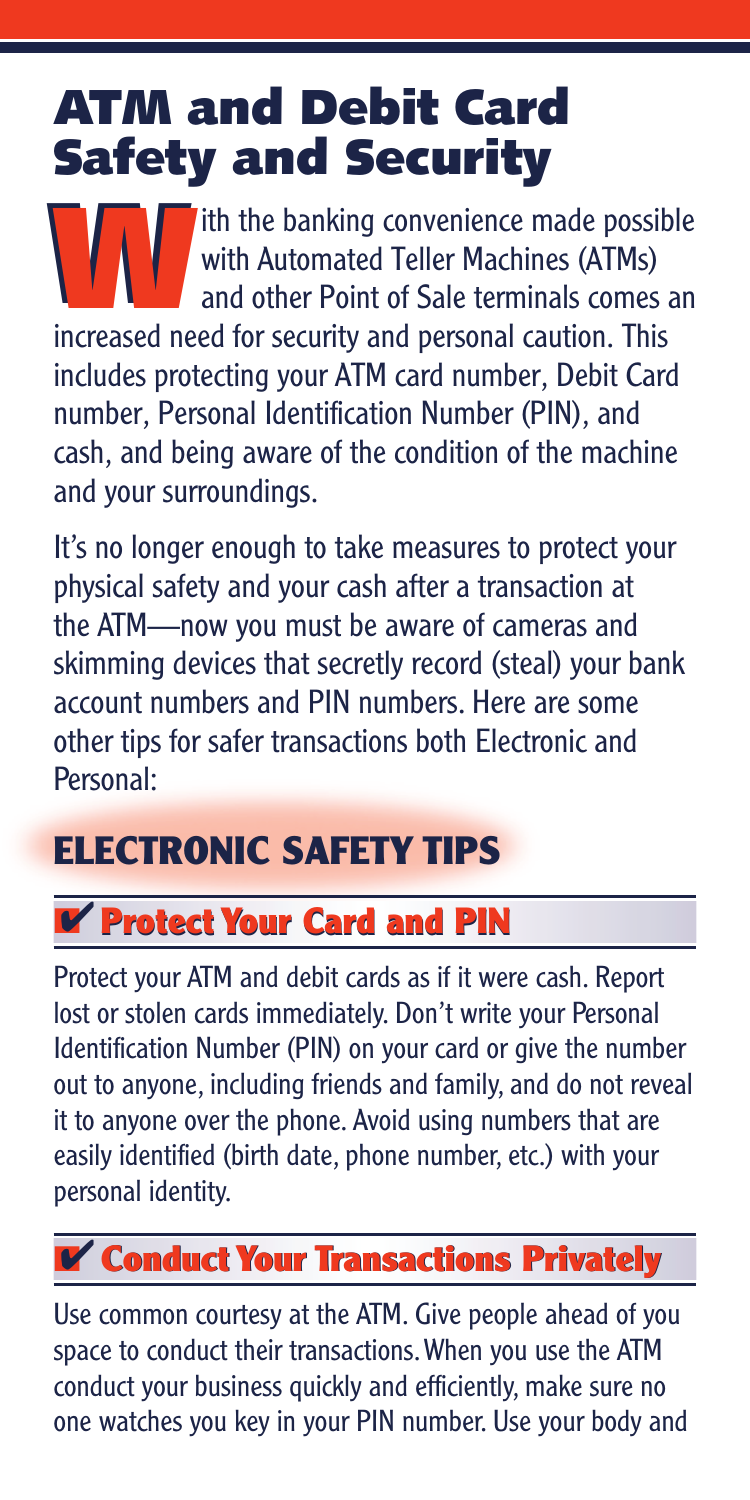free hand to shield the ATM keypad during the transaction. This simple step prevents a camera or remote reader from recording your personal information including card numbers.

#### ■ ✔ **Be Watchful for "Skimmers" Be for "Skimmers"**

Do not swipe your card in machines that claim to clean, re-magnetize or renew your card. If the machine looks like it has been tampered with, re-manufactured or has any loose parts don't use it.This machine could be a "skimmer" which is used to copy identifying information from the magnetic strip on your card.

#### ■ ✔ **Take the Receipt With You**

Never leave the receipt behind, even after an incomplete transaction. Discarded ATM receipts can lead to identity theft and account hijacking.

#### *E* Check Your Debit Card Account Frequently **Frequently**

If you find any irregularities in your statement, e.g. charges made for items that you didn't order, cash withdrawals that you didn't make.Then contact your bank immediately to report the incident.Your liability under federal law for unauthorized use of your ATM or debit card depends on how quickly you report the loss.

#### **PERSONAL SAFETY**

#### **Lock Your Car** ■ ✔ **Lock Your Car**

If you leave your car and walk to the ATM, turn off your ignition and lock your car. If you use a drive-up ATM, be sure to roll up passenger windows and lock your car doors.

#### $\overline{\phantom{a}}$ **Observe Lighting and Landscape**

Use extra caution when using an ATM at night. If the lights at the ATM are not working, don't use it. If shrubbery has